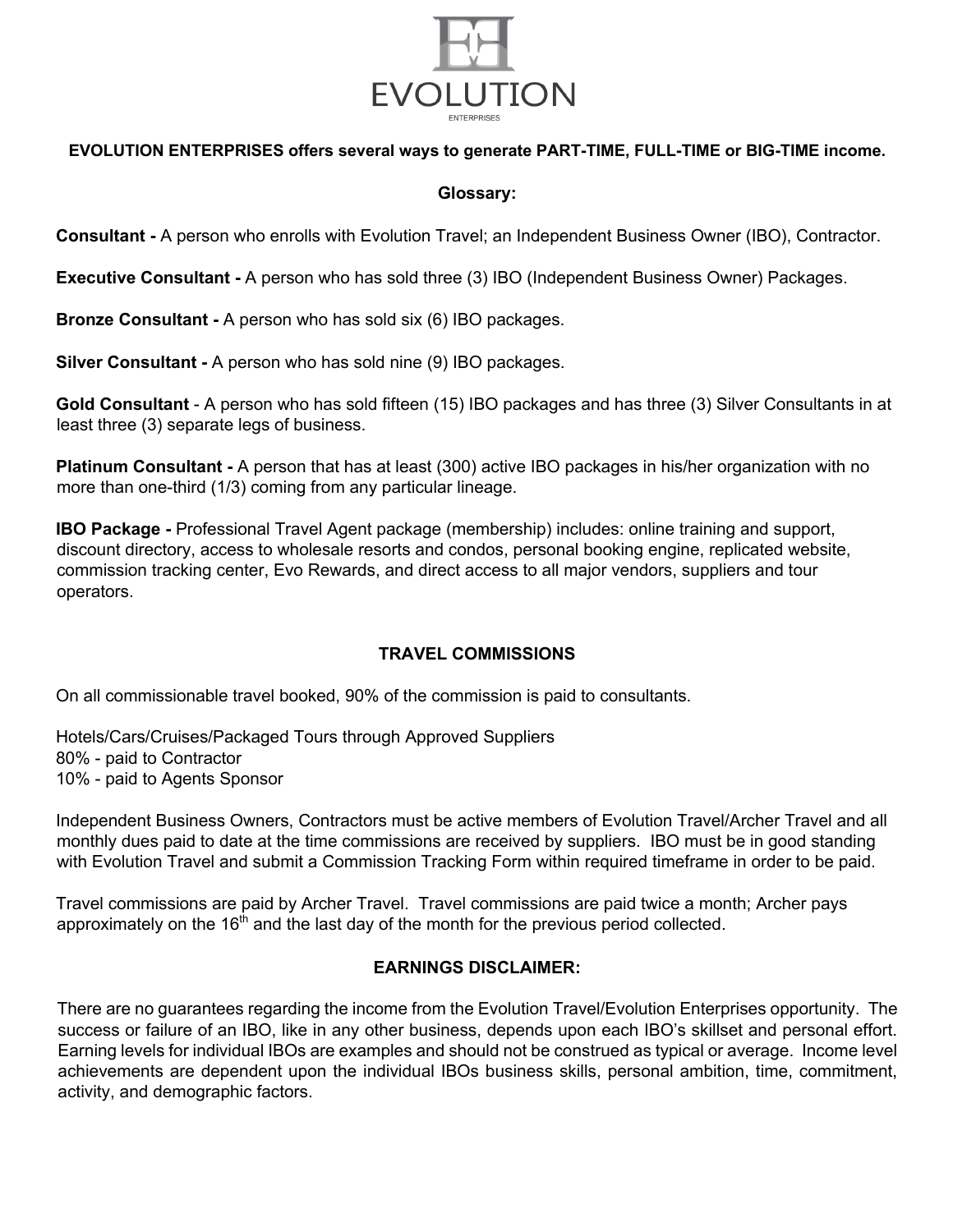

ALL qualifications must be met by 11:59 pm PST on the last day of the qualifying month to be paid at the level of rank earned on the last day of the month. The "Pool" is generated by the efforts of everyone in the company.

**Leadership Bonuses:** Leadership Bonuses are paid monthly at the positions of Gold and Platinum Consultant.

**GOLD Consultant** • 3 Separate Legs with at least 1 Silver Consultant • \$750.00 Monthly Bonus\*

\*You must reach and **HOLD** the Gold & Platinum (1-8 Star) status by the end of the month but you must also "hold the position" through the 7<sup>th</sup> of the following month in order to receive the Leadership Bonus (\$750-100K).

| LLADLINGIIII DONOO QOALII IOAIIONO |           |                             |
|------------------------------------|-----------|-----------------------------|
| <b>Rank Status</b>                 | # of IBOs | <b>Extra Monthly Income</b> |
| Platinum                           | 300       | \$1,750.00                  |
| 1 Star Platinum                    | 500       | \$2,500.00                  |
| 2 Star Platinum                    | 1,500     | \$5,000.00                  |
| 3 Star Platinum                    | 3,000     | \$10,000.00                 |
| 4 Star Platinum                    | 9,000     | \$15,000.00                 |
| 5 Star Platinum                    | 15,000    | \$25,000.00                 |
| 6 Star Platinum                    | 30,000    | \$50,000.00                 |
| 7 Star Platinum                    | 50,000    | \$75,000.00                 |
| 8 Star Platinum                    | 100,000   | \$100,000.00                |

# **LEADERSHIP BONUS QUALIFICATIONS**

No more than 1/3 can come from any particular lineage